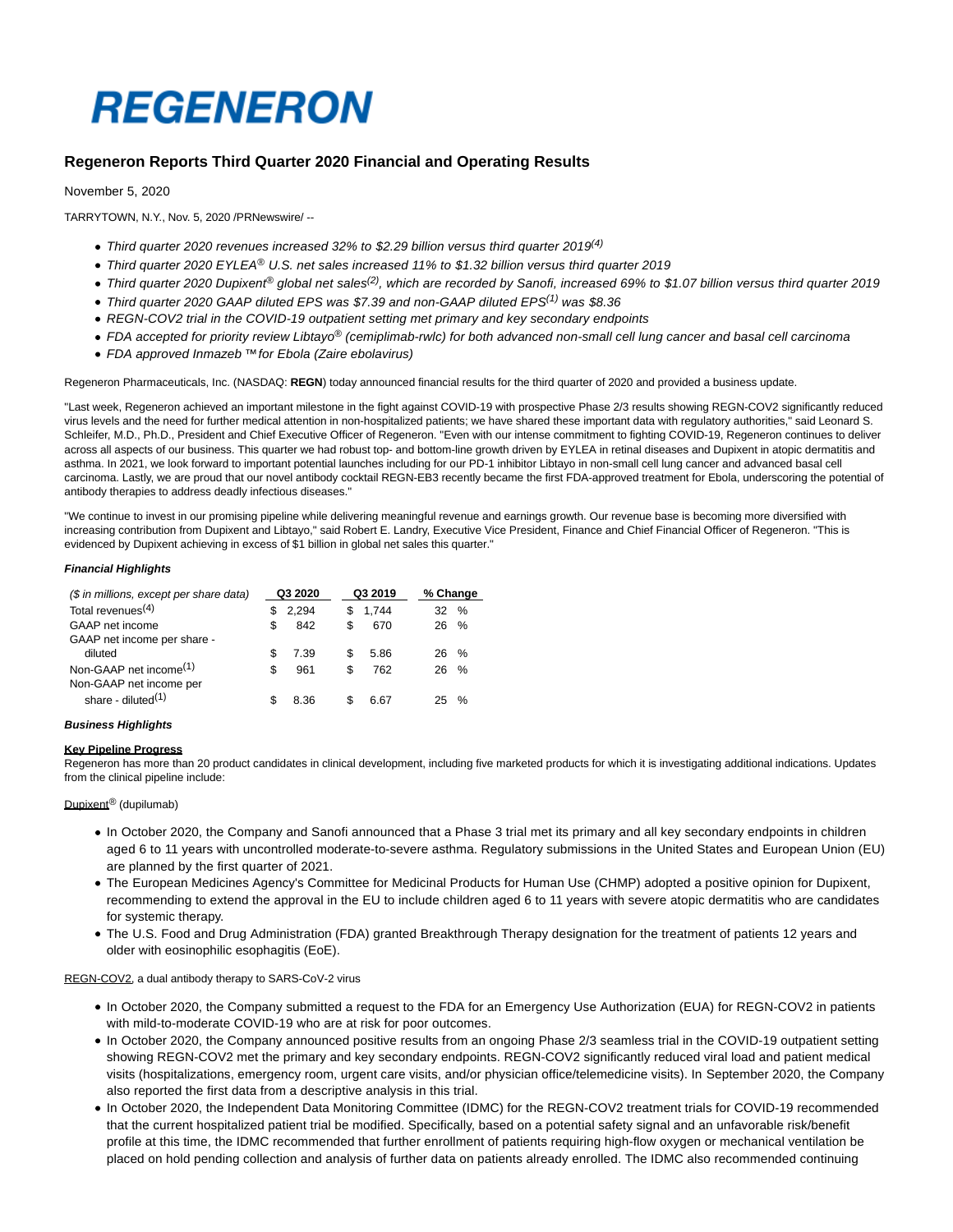enrollment of hospitalized patients requiring either no or low-flow oxygen as the risk/benefit remains acceptable in these cohorts. Finally, the IDMC recommended continuation of the outpatient trial (described further above) without modification.

In September 2020, the Company and the University of Oxford announced that the RECOVERY Phase 3 open-label trial in the United Kingdom will evaluate REGN-COV2. This trial, which is being coordinated by researchers at the University of Oxford, is in patients hospitalized with COVID-19 and will compare the effects of adding REGN-COV2 to the usual standard-of-care versus standard-of-care on its own. The RECOVERY IDMC is aware of the IDMC recommendations made in connection with the REGN-COV2 treatment trials (described above), and will be discussing the impact, if any, on the RECOVERY trial.

#### Oncology Program

- The FDA accepted for priority review, with a target action date of February 28, 2021, the supplemental Biologics License Application (sBLA) for Libtayo<sup>®</sup> (cemiplimab) as monotherapy to treat patients with first-line locally advanced or metastatic non-small cell lung cancer (NSCLC) with ≥50% PD-L1 expression. A regulatory application for Libtayo as monotherapy in first-line NSCLC was also submitted in the EU.
- The FDA accepted for priority review, with a target action date of March 3, 2021, the sBLA for Libtayo for the treatment of patients with locally advanced or metastatic basal cell carcinoma (BCC). A regulatory application for Libtayo in advanced BCC was also submitted in the EU.
- Patient enrollment in the Libtayo Phase 3 first-line NSCLC chemotherapy combination study was completed.
- The Company and Sanofi presented positive data from pivotal trials for Libtayo monotherapy in first-line NSCLC and Libtayo monotherapy in BCC at the European Society for Medical Oncology (ESMO) Virtual Congress 2020.
- A Phase 2 study of REGN5458, a bispecific antibody targeting BCMA and CD3, was initiated in multiple myeloma.

#### Inmazeb ™(atoltivimab, maftivimab, and odesivimab-ebgn)

• In October 2020, the FDA approved Inmazeb (REGN-EB3) for the treatment of infection caused by Zaire ebolavirus in adult and pediatric patients, including newborns of mothers who have tested positive for the infection.

# Praluent® (alirocumab)

The FDA accepted for review the sBLA for homozygous familial hypercholesterolemia (HoFH) in adults, with a target action date of April 4, 2021.

## Evinacumab, an antibody to ANGPTL3

- The FDA accepted for priority review the BLA for HoFH, with a target action date of February 11, 2021. An MAA for HoFH has also been submitted in the EU.
- The New England Journal of Medicine (NEJM) published positive results from the Phase 3 trial in HoFH, showing that adding evinacumab to other lipid-lowering therapies cut bad cholesterol levels in half in patients with HoFH, including the most difficult to treat patients who had nearly non-existent LDL-receptor activity.

#### **Corporate and Business Development Update**

- In July 2020, the Company announced an agreement whereby the Company was awarded a \$450 million contract to manufacture and supply REGN-COV2 to the U.S. government. The Company commenced delivery of REGN-COV2 drug product under the agreement during the third quarter of 2020. The Company continues to ramp up production for REGN-COV2 and now expects to have approximately 80,000 doses available by the end of November, approximately 200,000 total doses ready by the first week of January 2021, and approximately 300,000 total doses ready by the end of January 2021.
- In August 2020, the Company entered into a collaboration agreement with Roche to develop, manufacture, and distribute REGN-COV2. Each company has committed to dedicate a certain amount of manufacturing capacity to REGN-COV2 each year, and the collaboration is expected to substantially increase supply of REGN-COV2. Under the terms of the agreement, Regeneron will distribute and record sales for REGN-COV2 in the United States and Roche will be responsible for distribution outside the United States.
- In July 2020, the U.S. Department of Health and Human Services (HHS) exercised its option under the existing agreement for the treatment of Ebola virus infection to provide additional funding for the manufacture and supply of Inmazeb, pursuant to which Regeneron expects to deliver a pre-specified number of treatment doses over the course of approximately six years.
- In August 2020, the Company issued and sold \$2.0 billion aggregate principal amount of senior unsecured notes. See further details in the "Other Financial Information" section below.

#### **Third Quarter 2020 Financial Results**

Effective January 1, 2020, Regeneron implemented changes in the presentation of its financial statements related to certain reimbursements and other payments for products developed and commercialized with collaborators. The Company made these changes in presentation to better reflect the nature of the Company's costs incurred and revenues earned pursuant to arrangements with collaborators and to enhance the comparability of Regeneron's financial statements with industry peers. The change in presentation has been applied retrospectively. See note (4) below for further information.

#### **Revenues**

Total revenues increased by 32% to \$2.294 billion in the third quarter of 2020, compared to \$1.744 billion in the third quarter of 2019.

EYLEA<sup>®</sup> net product sales in the United States increased to \$1.318 billion in the third quarter of 2020, compared to \$1.188 billion in the third quarter of 2019. Overall distributor inventory levels for EYLEA in the United States remained within the Company's one-to-two-week targeted range.

Total revenues also include Sanofi and Bayer collaboration revenues<sup>(2)</sup> of \$653 million in the third quarter of 2020, compared to \$469 million in the third quarter of 2019. Sanofi collaboration revenue increased primarily due to the Company's share of profits from commercialization of antibodies, which increased to \$213 million in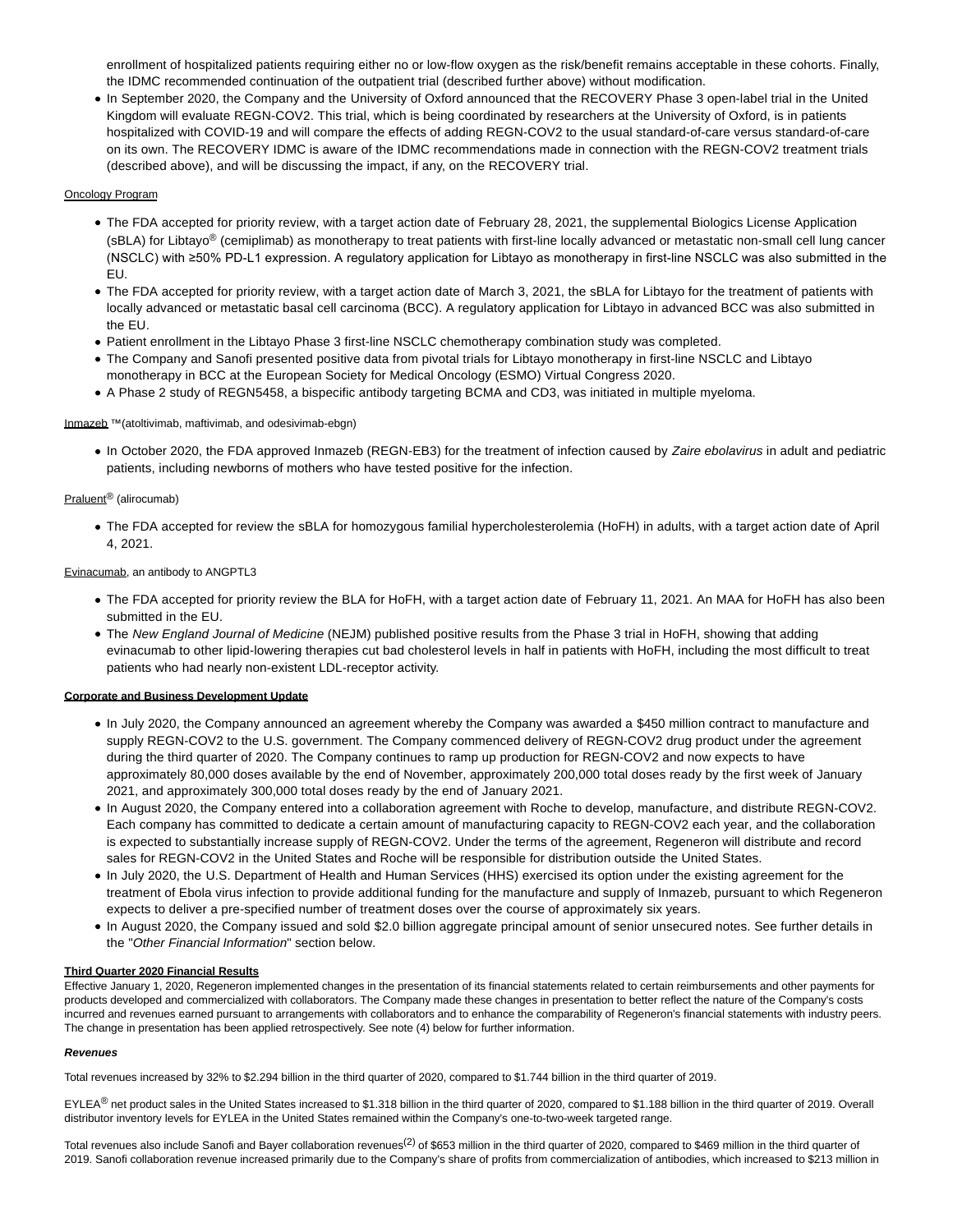the third quarter of 2020 from \$94 million in the third quarter of 2019. The change in the Company's share of profits from commercialization of antibodies was primarily driven by higher Dupixent profits. In addition, in the third quarter of 2020, the Company earned the first \$50 million sales-based milestone from Sanofi, upon annual sales of antibodies outside the United States exceeding \$1.0 billion on a rolling twelve-month basis.

Refer to Table 4 for a summary of collaboration revenue.

Other revenues in the third quarter of 2020 include recognition of revenue in connection with the Company's agreements with BARDA related to funding of certain REGN-COV2 and Inmazeb development activities.

#### **Operating Expenses**

|                                      | <b>GAAP</b> |   |         | %      | Non-GAAP <sup>(1)</sup> |         |          |
|--------------------------------------|-------------|---|---------|--------|-------------------------|---------|----------|
| $(S \in \mathbb{R})$ in millions)    | Q3 2020     |   | Q3 2019 | Change | Q3 2020                 | Q3 2019 | % Change |
| Research and development (R&D)       | 685         |   | 526     | 30%    | 629                     | 466     | 35%      |
| Selling, general, and administrative |             |   |         |        |                         |         |          |
| (SG&A)                               | 327         |   | 304     | 8%     | 291                     | 264     | 10%      |
| Cost of goods sold (COGS)            | 131         | S | 116     | 13%    | 122                     | 100     | 22%      |
| Cost of collaboration and contract   |             |   |         |        |                         |         |          |
| manufacturing (COCM)                 | 143         |   | 110     | 30%    |                         |         | n/a      |
| Other operating (income) expense,    |             |   |         |        |                         |         |          |
| net                                  | (45)        |   | (51)    | (12%)  |                         |         | n/a      |

\* GAAP and non-GAAP amounts are equivalent as no non-GAAP adjustments have been recorded

- The higher GAAP and non-GAAP R&D expenses in the third quarter of 2020 were primarily due to additional costs incurred in connection with COVID-19 related development activities, higher headcount and headcount-related costs, and an increase in clinical manufacturing activities.
- The higher GAAP and non-GAAP SG&A expenses in the third quarter of 2020 were primarily due to commercialization-related costs for EYLEA and Praluent, and higher headcount-related costs.
- The increase in cost of collaboration and contract manufacturing in the third quarter of 2020 was primarily due to the recognition of manufacturing costs associated with higher sales of Dupixent and recognition of costs in connection with manufacturing ex-U.S. commercial supplies of Praluent for Sanofi.
- Other operating (income) expense, net, includes recognition of a portion of amounts previously deferred in connection with up-front and development milestone payments, as applicable, received in connection with the Company's collaborative arrangements.

#### **Other Financial Information**

GAAP other income (expense), net, includes the recognition of net losses on equity securities of \$37 million in the third quarter of 2020, compared to net gains of \$3 million in the third quarter of 2019.

In the third quarter of 2020, the Company's GAAP effective tax rate was 15.6%, compared to 12.9% in the third quarter of 2019. The GAAP effective tax rate for the third quarter of 2020 was positively impacted, compared to the U.S. federal statutory rate, primarily by stock-based compensation, and, to a lesser extent, income earned in foreign jurisdictions with tax rates lower than the U.S. federal statutory rate and federal tax credits for research activities. In the third quarter of 2020, the non-GAAP effective tax rate was 16.3%, compared to 13.6% in the third quarter of 2019.

GAAP net income per diluted share was \$7.39 in the third quarter of 2020, compared to GAAP net income per diluted share of \$5.86 in the third quarter of 2019. Non-GAAP net income per diluted share was \$8.36 in the third quarter of 2020, compared to non-GAAP net income per diluted share of \$6.67 in the third quarter of 2019. A reconciliation of the Company's GAAP to non-GAAP results is included in Table 3 of this press release.

In August 2020, the Company issued and sold \$1.250 billion aggregate principal amount of 1.750% senior unsecured notes due 2030 and \$750 million aggregate principal amount of 2.800% senior unsecured notes due 2050. Net proceeds to the Company from the issuance and sale of the notes were used in part to repay the \$1.5 billion bridge loan facility, which was previously entered into in May 2020 in connection with the Company's purchase of shares of its common stock held by Sanofi.

Net cash used in operating activities in the third quarter of 2020 was \$254 million, compared to \$557 million in net cash provided by operating activities in the third quarter of 2019, which led to \$(408) million in free cash flow for the third quarter of 2020, compared to \$436 million for the third quarter of 2019. The decrease in cash from operating activities primarily resulted from an increase in trade accounts receivable in connection with extending payment terms to certain of the Company's EYLEA customers due to the COVID-19 pandemic.

#### **2020 Financial Guidance(3)**

The Company's full year 2020 financial guidance consists of the following components:

|                     | <b>GAAP</b>                     | $Non-GAAP(1)$                   |
|---------------------|---------------------------------|---------------------------------|
| R&D                 | \$2.750 billion-\$2.820 billion | \$2.420 billion-\$2.470 billion |
|                     | (previously \$2.605 billion-    | (previously \$2.270 billion-    |
|                     | \$2.725 billion)                | \$2.370 billion)                |
| SG&A                | \$1.425 billion-\$1.475 billion | \$1.235 billion-\$1.265 billion |
|                     | (previously \$1.400 billion-    | (previously \$1.210 billion-    |
|                     | \$1.480 billion)                | \$1.270 billion)                |
| COGS                | \$485 million-\$525 million     | \$440 million-\$470 million     |
|                     | (previously \$490 million-      | (previously \$445 million-      |
|                     | \$540 million)                  | \$485 million)                  |
| COCM <sup>(5)</sup> | \$595 million-\$625 million     |                                 |
|                     | (previously \$600 million-      |                                 |
|                     | \$660 million)                  | $\star$                         |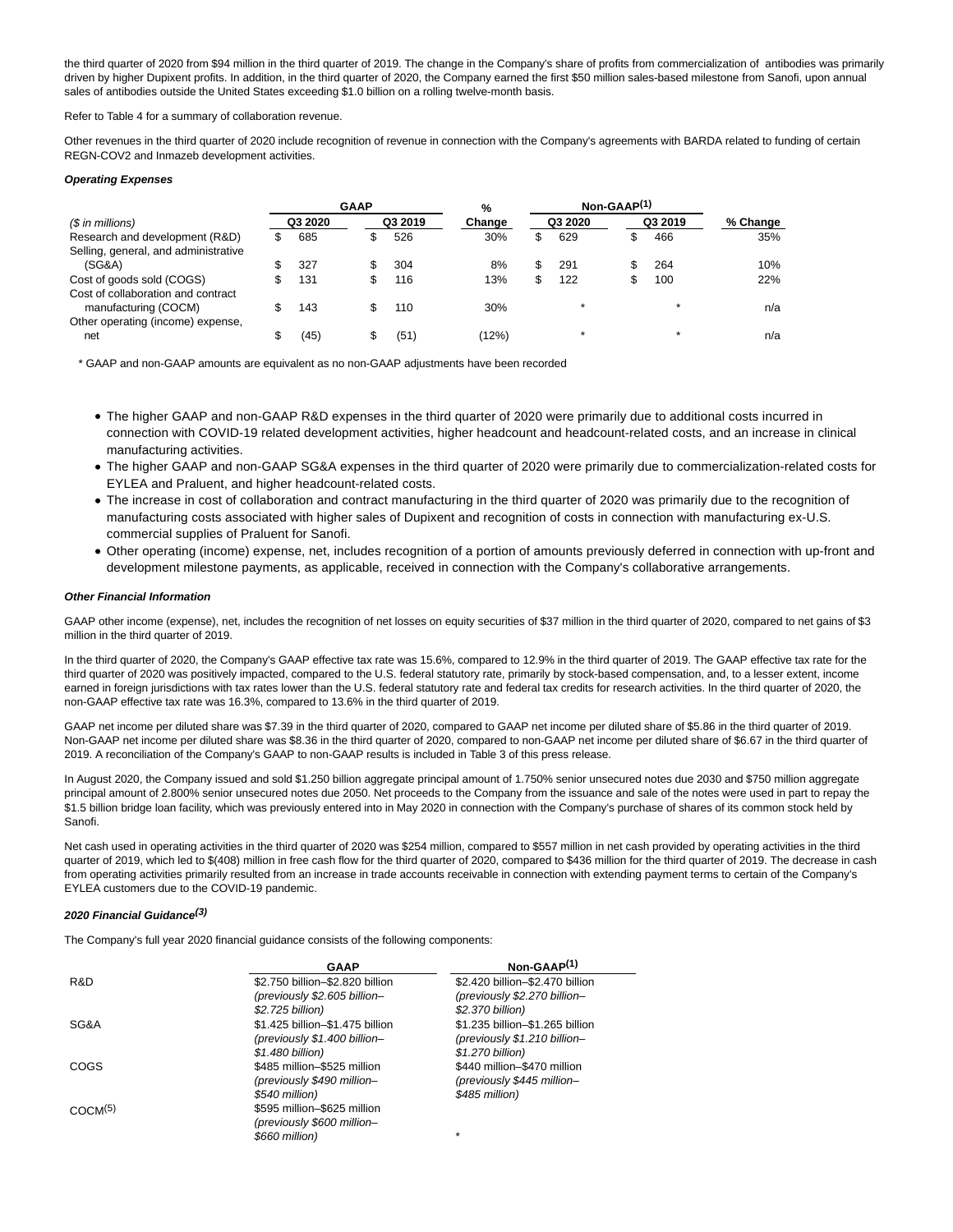| Other operating (income)<br>expense, net | (\$180) million-(\$200) million<br>(previously (\$180) million- |            |
|------------------------------------------|-----------------------------------------------------------------|------------|
|                                          | $($205)$ million)                                               | $\star$    |
| Capital expenditures                     | \$570 million-\$600 million<br>(previously \$540 million-       |            |
|                                          | \$590 million)                                                  | $\star$    |
| Effective tax rate (ETR)                 | $9 - 11%$                                                       | $10 - 12%$ |

\* GAAP and non-GAAP amounts are equivalent as no non-GAAP adjustments have been or are expected to be recorded.

A reconciliation of full year 2020 GAAP to Non-GAAP financial guidance is included below:

|                                                                        |     |       | <b>Projected Range</b> |       |
|------------------------------------------------------------------------|-----|-------|------------------------|-------|
| (In millions)                                                          |     | Low   |                        | High  |
| GAAP R&D                                                               | \$. | 2,750 | \$                     | 2,820 |
| R&D: Non-cash share-based compensation expense                         |     | (245) |                        | (265) |
| R&D: Up-front payments related to license and collaboration agreements |     | (85)  |                        | (85)  |
| Non-GAAP R&D                                                           | -\$ | 2,420 | \$                     | 2,470 |
| GAAP SG&A                                                              | \$  | 1,425 | \$                     | 1,475 |
| SG&A: Non-cash share-based compensation expense                        |     | (160) |                        | (180) |
| SG&A: Litigation contingencies and restructuring-related expenses      |     | (30)  |                        | (30)  |
| Non-GAAP SG&A                                                          | \$  | 1,235 | \$                     | 1,265 |
| GAAP COGS                                                              | \$  | 485   | \$                     | 525   |
| COGS: Non-cash share-based compensation expense                        |     | (44)  |                        | (54)  |
| COGS: Other                                                            |     | (1)   |                        | (1)   |
| Non-GAAP COGS                                                          | -\$ | 440   | \$                     | 470   |
| <b>GAAP ETR</b>                                                        |     | 9%    |                        | 11%   |
| Income tax effect of GAAP to non-GAAP reconciling items and other      |     | 1%    |                        | 1%    |
| Non-GAAP ETR                                                           |     | 10%   |                        | 12%   |

(1) This press release uses non-GAAP R&D, non-GAAP SG&A, non-GAAP COGS, non-GAAP other income (expense) net, non-GAAP effective tax rate, non-GAAP net income, non-GAAP net income per share, and free cash flow, which are financial measures that are not calculated in accordance with U.S. Generally Accepted Accounting Principles (GAAP). These non-GAAP financial measures are computed by excluding certain non-cash and/or other items from the related GAAP financial measure. The Company also includes a non-GAAP adjustment for the estimated income tax effect of reconciling items. The Company makes such adjustments for items the Company does not view as useful in evaluating its operating performance. For example, adjustments may be made for items that fluctuate from period to period based on factors that are not within the Company's control (such as the Company's stock price on the dates share-based grants are issued or changes in the fair value of the Company's investments in equity securities) or items that are not associated with normal, recurring operations (such as restructuring-related expenses, including employee separation costs). Management uses these non-GAAP measures for planning, budgeting, forecasting, assessing historical performance, and making financial and operational decisions, and also provides forecasts to investors on this basis. With respect to free cash flows, the Company believes that this non-GAAP measure provides a further measure of the Company's operations' ability to generate cash flows. Additionally, such non-GAAP measures provide investors with an enhanced understanding of the financial performance of the Company's core business operations. However, there are limitations in the use of these and other non-GAAP financial measures as they exclude certain expenses that are recurring in nature. Furthermore, the Company's non-GAAP financial measures may not be comparable with non-GAAP information provided by other companies. Any non-GAAP financial measure presented by Regeneron should be considered supplemental to, and not a substitute for, measures of financial performance prepared in accordance with GAAP. A reconciliation of the Company's historical GAAP to non-GAAP results is included in Table 3 of this press release.

- (2) The Company's collaborators provide it with estimates of the collaborators' respective sales and the Company's share of the profits or losses from commercialization of products for the most recent fiscal quarter. The Company's estimates for such quarter are reconciled to actual results in the subsequent fiscal quarter, and the Company's share of the profit or loss is adjusted on a prospective basis accordingly, if necessary.
- (3) The Company's 2020 financial guidance does not assume the completion of any significant business development transactions not completed as of the date of this press release.
- (4) Applicable amounts previously reported for the three and nine months ended September 30, 2019 and as of December 31, 2019 have been revised to reflect a change in presentation of cost reimbursements from collaborators who are not deemed to be the Company's customers from collaboration revenue to a reduction of the corresponding operating expense. The Company also changed the presentation of amounts recognized in connection with up-front and development milestone payments received from collaboration revenue to other operating income, as well as the presentation of the corresponding balance sheet accounts. The revisions were reclassifications only and had no impact on the Company's previously reported GAAP and non-GAAP net income and net income per share. Refer to the Company's Form 10-Q for the quarterly period ended September 30, 2020 (Note 1 of the Notes to Condensed Consolidated Financial Statements) for further details.
- (5) Corresponding reimbursements from collaborators and others for manufacturing of commercial supplies is recorded within revenues.

#### **Conference Call Information**

Regeneron will host a conference call and simultaneous webcast to discuss its third quarter 2020 financial and operating results on Thursday, November 5, 2020, at 8:30 AM. To access this call, dial (888) 660-6127 (U.S.) or (973) 890-8355 (International), conference ID 1535889. A link to the webcast may be accessed from the "Investors and Media" page of Regeneron's website at [www.regeneron.com.](http://www.regeneron.com/) A replay of the conference call and webcast will be archived on the Company's website and will be available for at least 30 days.

#### **About Regeneron Pharmaceuticals, Inc.**

Regeneron is a leading biotechnology company that invents life-transforming medicines for people with serious diseases. Founded and led for over 30 years by physician-scientists, Regeneron's unique ability to repeatedly and consistently translate science into medicine has led to eight FDA-approved treatments and numerous product candidates in development, all of which were homegrown in Regeneron's laboratories. Regeneron's medicines and pipeline are designed to help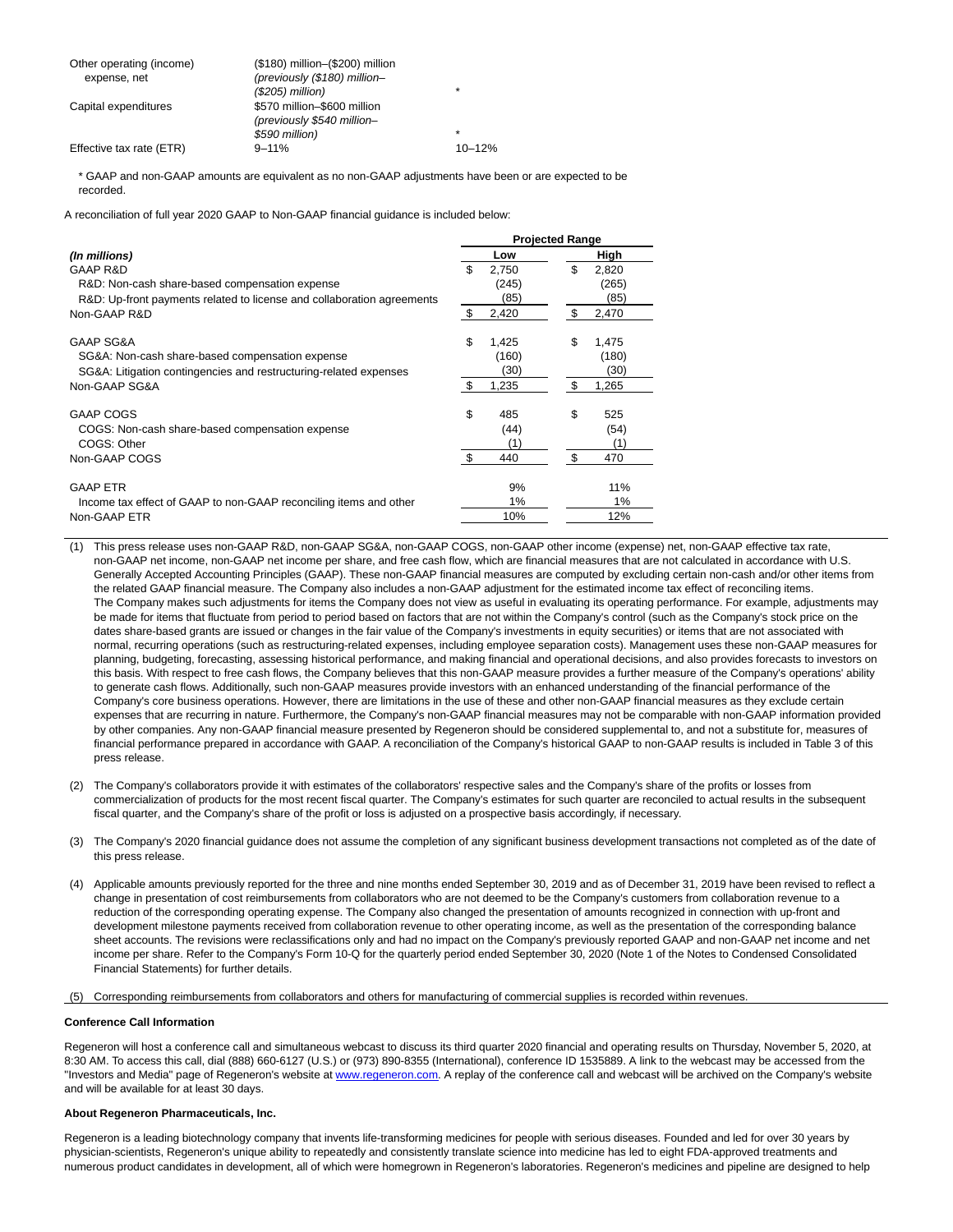patients with eye diseases, allergic and inflammatory diseases, cancer, cardiovascular and metabolic diseases, pain, infectious diseases, and rare diseases.

Regeneron is accelerating and improving the traditional drug development process through its proprietary VelociSuite® technologies, such as VelocImmune®, which uses unique genetically-humanized mice to produce optimized fully-human antibodies and bispecific antibodies, and through ambitious research initiatives such as the Regeneron Genetics Center®, which is conducting one of the largest genetics sequencing efforts in the world.

For additional information about the Company, please visi[t www.regeneron.com o](http://www.regeneron.com/)r follow @Regeneron on Twitter.

#### **Forward-Looking Statements and Use of Digital Media**

This press release includes forward-looking statements that involve risks and uncertainties relating to future events and the future performance of Regeneron Pharmaceuticals, Inc. ("Regeneron" or the "Company"), and actual events or results may differ materially from these forward-looking statements. Words such as "anticipate," "expect," "intend," "plan," "believe," "seek," "estimate," variations of such words, and similar expressions are intended to identify such forward-looking statements, although not all forward-looking statements contain these identifying words. These statements concern, and these risks and uncertainties include, among others, the impact of SARS-CoV-2 (the virus that has caused the COVID-19 pandemic) on Regeneron's business and its employees, collaborators, and suppliers and other third parties on which Regeneron relies, Regeneron's and its collaborators' ability to continue to conduct research and clinical programs, Regeneron's ability to manage its supply chain, net product sales of products marketed or otherwise commercialized by Regeneron and/or its collaborators (collectively, "Regeneron's Products"), and the global economy; the nature, timing, and possible success and therapeutic applications of Regeneron's Products and Regeneron's product candidates and research and clinical programs now underway or planned, including without limitation EYLEA**®** (aflibercept) Injection, Dupixent**®** (dupilumab), Libtayo**®** (cemiplimab), Praluent**®** (alirocumab), Kevzara**®** (sarilumab), Inmazeb ™ (atoltivimab, maftivimab, and odesivimab-ebgn), fasinumab, evinacumab, REGN-COV2, Regeneron's oncology programs (including its costimulatory bispecific portfolio), Regeneron's earlier-stage programs, and the use of human genetics in Regeneron's research programs; the likelihood and timing of achieving any of the anticipated milestones described in this press release; safety issues resulting from the administration of Regeneron's Products and product candidates in patients, including serious complications or side effects in connection with the use of Regeneron's Products and product candidates in clinical trials; the likelihood, timing, and scope of possible regulatory approval and commercial launch of Regeneron's product candidates and new indications for Regeneron's Products, including without limitation EYLEA, Dupixent, Libtayo, Praluent, Kevzara, Inmazeb, evinacumab, fasinumab, REGN-COV2, REGN5458, and REGN6569; the extent to which the results from the research and development programs conducted by Regeneron and/or its collaborators may be replicated in other studies and/or lead to advancement of product candidates to clinical trials, therapeutic applications, or regulatory approval; ongoing regulatory obligations and oversight impacting Regeneron's Products (such as EYLEA, Dupixent, Libtayo, Praluent, Kevzara, and Inmazeb), research and clinical programs, and business, including those relating to patient privacy; determinations by regulatory and administrative governmental authorities which may delay or restrict Regeneron's ability to continue to develop or commercialize Regeneron's Products and product candidates; competing drugs and product candidates that may be superior to, or more cost effective than, Regeneron's Products and product candidates; uncertainty of market acceptance and commercial success of Regeneron's Products and product candidates and the impact of studies (whether conducted by Regeneron or others and whether mandated or voluntary), on the commercial success of Regeneron's Products and product candidates; the ability of Regeneron to manufacture and manage supply chains for multiple products and product candidates; the ability of Regeneron's collaborators, suppliers, or other third parties (as applicable) to perform manufacturing, filling, finishing, packaging, labeling, distribution, and other steps related to Regeneron's Products and product candidates; the availability and extent of reimbursement of Regeneron's Products from third-party payers, including private payer healthcare and insurance programs, health maintenance organizations, pharmacy benefit management companies. and government programs such as Medicare and Medicaid; coverage and reimbursement determinations by such payers and new policies and procedures adopted by such payers; unanticipated expenses; the costs of developing, producing, and selling products; the ability of Regeneron to meet any of its financial projections or guidance and changes to the assumptions underlying those projections or guidance, including GAAP and non-GAAP R&D, GAAP and non-GAAP SG&A, GAAP and non-GAAP COGS, COCM, other operating (income) expense, net, capital expenditures, and GAAP and non-GAAP effective tax rate; the potential for any license or collaboration agreement, including Regeneron's agreements with Sanofi, Bayer, and Teva Pharmaceutical Industries Ltd. (or their respective affiliated companies, as applicable), as well as Regeneron's agreement with Roche relating to REGN-COV2, to be cancelled or terminated; and risks associated with intellectual property of other parties and pending or future litigation relating thereto (including without limitation the patent litigation and other related proceedings relating to EYLEA, Dupixent, and Praluent), other litigation and other proceedings and government investigations relating to the Company and/or its operations (including the pending civil litigation initiated by the U.S. Attorney's Office for the District of Massachusetts), the ultimate outcome of any such proceedings and investigations, and the impact any of the foregoing may have on Regeneron's business, prospects, operating results, and financial condition. A more complete description of these and other material risks can be found in Regeneron's filings with the U.S. Securities and Exchange Commission, including its Form 10-K for the fiscal year ended December 31, 2019 and its Form 10-Q for the quarterly period ended September 30, 2020. Any forward-looking statements are made based on management's current beliefs and judgment, and the reader is cautioned not to rely on any forward-looking statements made by Regeneron. Regeneron does not undertake any obligation to update (publicly or otherwise) any forward-looking statement, including without limitation any financial projection or guidance, whether as a result of new information, future events, or otherwise.

Regeneron uses its media and investor relations website and social media outlets to publish important information about the Company, including information that may be deemed material to investors. Financial and other information about Regeneron is routinely posted and is accessible on Regeneron's media and investor relations website [\(http://newsroom.regeneron.com\)](http://newsroom.regeneron.com/) and its Twitter feed [\(http://twitter.com/regeneron\).](http://twitter.com/regeneron)

#### **Non-GAAP Financial Measures**

This press release and/or the financial results attached to this press release include amounts that are considered "non-GAAP financial measures" under SEC rules. As required, Regeneron has provided reconciliations of such non-GAAP financial measures.

#### **Contact Information:**

| Justin Holko               | Hala Mirza               |
|----------------------------|--------------------------|
| <b>Investor Relations</b>  | Corporate Communications |
| 914-847-7786               | 914-847-3422             |
| justin.holko@regeneron.com | hala.mirza@regeneron.com |

TABLE 1

#### **REGENERON PHARMACEUTICALS, INC. CONDENSED CONSOLIDATED BALANCE SHEETS (Unaudited) (In millions)**

|                                        |   | September 30,<br>2020 |  |         |
|----------------------------------------|---|-----------------------|--|---------|
| Assets:                                |   |                       |  |         |
| Cash and marketable securities         | S | 5.901.0               |  | 6.471.1 |
| Accounts receivable - trade, net       |   | 3.092.5               |  | 2,100.0 |
| Accounts receivable - Sanofi and other |   | 947.0                 |  | 685.6   |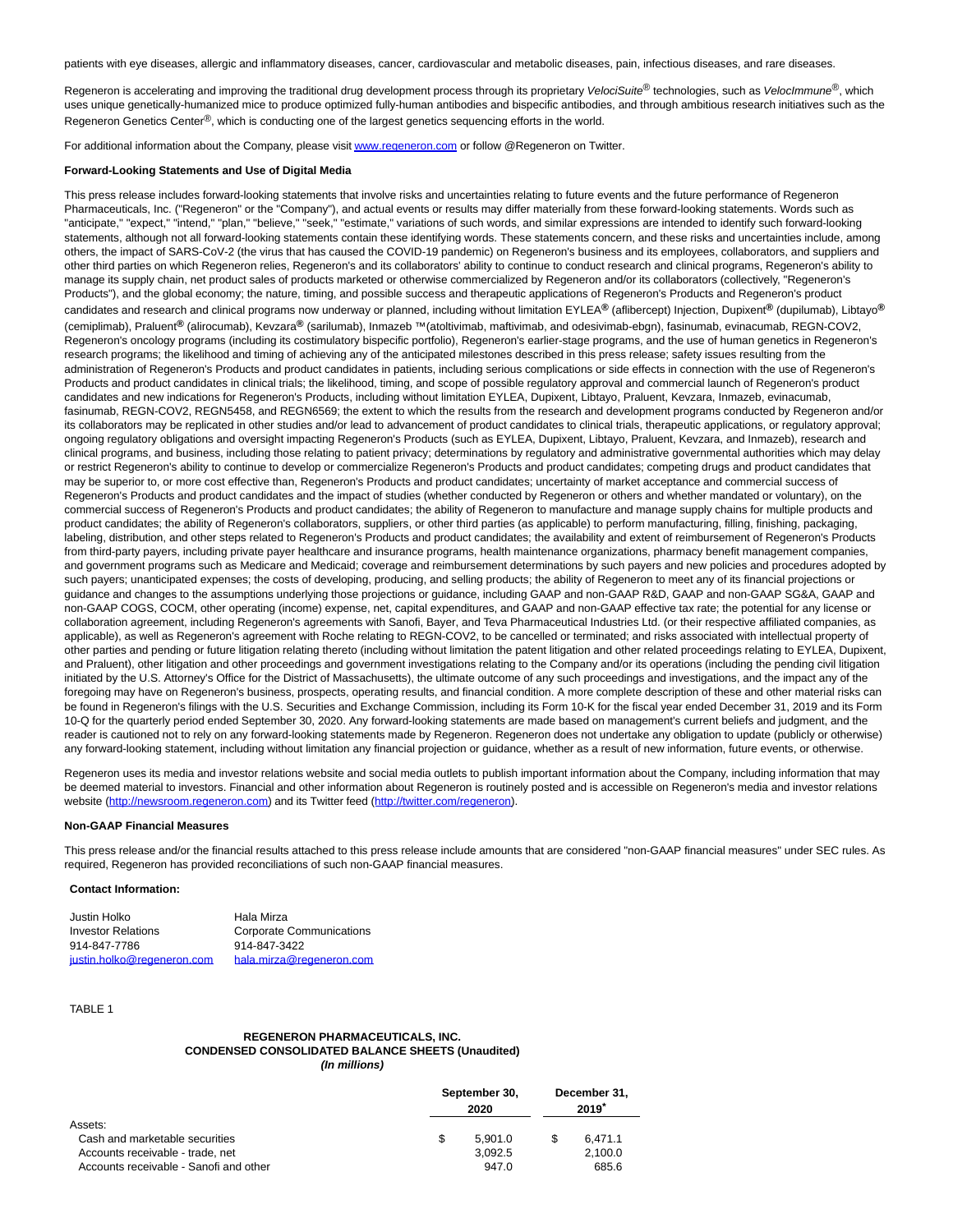| Inventories<br>Property, plant, and equipment, net<br>Deferred tax assets<br>Other assets | 1.801.6<br>3.138.3<br>804.2<br>399.4 | 1,415.5<br>2.890.4<br>824.2<br>418.4 |  |
|-------------------------------------------------------------------------------------------|--------------------------------------|--------------------------------------|--|
| Total assets                                                                              | 16,084.0                             | 14,805.2                             |  |
| Liabilities and stockholders' equity:                                                     |                                      |                                      |  |
| Accounts payable, accrued expenses, and other liabilities                                 | \$<br>2.664.0                        | \$<br>2.514.2                        |  |
| Long-term debt                                                                            | 1.978.3                              |                                      |  |
| Deferred revenue                                                                          | 599.7                                | 487.4                                |  |
| Finance lease liabilities                                                                 | 716.5                                | 713.9                                |  |
| Stockholders' equity                                                                      | 10,125.5                             | 11,089.7                             |  |
| Total liabilities and stockholders' equity                                                | 16.084.0                             | 14.805.2                             |  |
|                                                                                           |                                      |                                      |  |

\* Certain revisions have been made to the previously reported December 31, 2019 amounts. See note (4) above.

# TABLE 2

#### **REGENERON PHARMACEUTICALS, INC. CONDENSED CONSOLIDATED STATEMENTS OF OPERATIONS (Unaudited) (In millions, except per share data)**

|                                                  | <b>Three Months Ended</b><br>September 30, |         |                     |         |      | <b>Nine Months Ended</b><br>September 30, |    |                     |
|--------------------------------------------------|--------------------------------------------|---------|---------------------|---------|------|-------------------------------------------|----|---------------------|
|                                                  |                                            | 2020    | $2019$ <sup>*</sup> |         | 2020 |                                           |    | $2019$ <sup>*</sup> |
| Revenues:                                        |                                            |         |                     |         |      |                                           |    |                     |
| Net product sales                                | \$                                         | 1,482.2 | \$                  | 1,238.3 | \$   | 3,945.8                                   | \$ | 3,548.0             |
| Sanofi collaboration revenue                     |                                            | 353.3   |                     | 175.0   |      | 869.3                                     |    | 232.8               |
| Bayer collaboration revenue                      |                                            | 299.9   |                     | 293.6   |      | 825.5                                     |    | 834.8               |
| Other revenue                                    |                                            | 158.6   |                     | 36.8    |      | 433.6                                     |    | 78.5                |
|                                                  |                                            | 2,294.0 |                     | 1,743.7 |      | 6,074.2                                   |    | 4,694.1             |
| Expenses:                                        |                                            |         |                     |         |      |                                           |    |                     |
| Research and development                         |                                            | 684.6   |                     | 526.0   |      | 1,990.5                                   |    | 1,897.6             |
| Selling, general, and administrative             |                                            | 326.9   |                     | 304.4   |      | 1,042.5                                   |    | 890.1               |
| Cost of goods sold                               |                                            | 131.0   |                     | 115.9   |      | 312.3                                     |    | 253.8               |
| Cost of collaboration and contract manufacturing |                                            | 143.0   |                     | 109.6   |      | 454.5                                     |    | 289.6               |
| Other operating (income) expense, net            |                                            | (44.6)  |                     | (50.7)  |      | (135.2)                                   |    | (171.1)             |
|                                                  |                                            | 1,240.9 |                     | 1,005.2 |      | 3,664.6                                   |    | 3,160.0             |
| Income from operations                           |                                            | 1,053.1 |                     | 738.5   |      | 2,409.6                                   |    | 1,534.1             |
| Other (expense) income, net                      |                                            | (54.8)  |                     | 30.0    |      | 176.2                                     |    | 5.2                 |
| Income before income taxes                       |                                            | 998.3   |                     | 768.5   |      | 2,585.8                                   |    | 1,539.3             |
| Income tax expense                               |                                            | 156.2   |                     | 98.9    |      | 221.8                                     |    | 215.5               |
| Net income                                       | S                                          | 842.1   | \$                  | 669.6   | \$   | 2,364.0                                   | \$ | 1,323.8             |
| Net income per share - basic                     | \$                                         | 7.98    | \$                  | 6.12    | \$   | 21.83                                     | \$ | 12.12               |
| Net income per share - diluted                   | \$                                         | 7.39    | \$                  | 5.86    | \$   | 20.36                                     | \$ | 11.54               |
|                                                  |                                            |         |                     |         |      |                                           |    |                     |
| Weighted average shares outstanding - basic      |                                            | 105.5   |                     | 109.4   |      | 108.3                                     |    | 109.2               |
| Weighted average shares outstanding - diluted    |                                            | 113.9   |                     | 114.2   |      | 116.1                                     |    | 114.7               |

\* Certain revisions have been made to the previously reported September 30, 2019 amounts. See note (4) above.

TABLE 3

#### **REGENERON PHARMACEUTICALS, INC. RECONCILIATION OF GAAP TO NON-GAAP FINANCIAL INFORMATION (Unaudited) (In millions, except per share data)**

|                                                             | <b>Three Months Ended</b><br>September 30. |       |  |       |    | <b>Nine Months Ended</b><br>September 30. |  |         |
|-------------------------------------------------------------|--------------------------------------------|-------|--|-------|----|-------------------------------------------|--|---------|
|                                                             |                                            | 2020  |  | 2019  |    | 2020                                      |  | 2019    |
| GAAP R&D                                                    | S                                          | 684.6 |  | 526.0 | S. | 1.990.5                                   |  | 1.897.6 |
| R&D: Non-cash share-based compensation expense              |                                            | 55.9  |  | 60.0  |    | 169.5                                     |  | 178.0   |
| R&D: Up-front payments related to license and collaboration |                                            |       |  |       |    |                                           |  |         |
| agreements                                                  |                                            |       |  |       |    | 85.0                                      |  | 400.0   |
| Non-GAAP R&D                                                |                                            | 628.7 |  | 466.0 |    | 1.736.0                                   |  | 1.319.6 |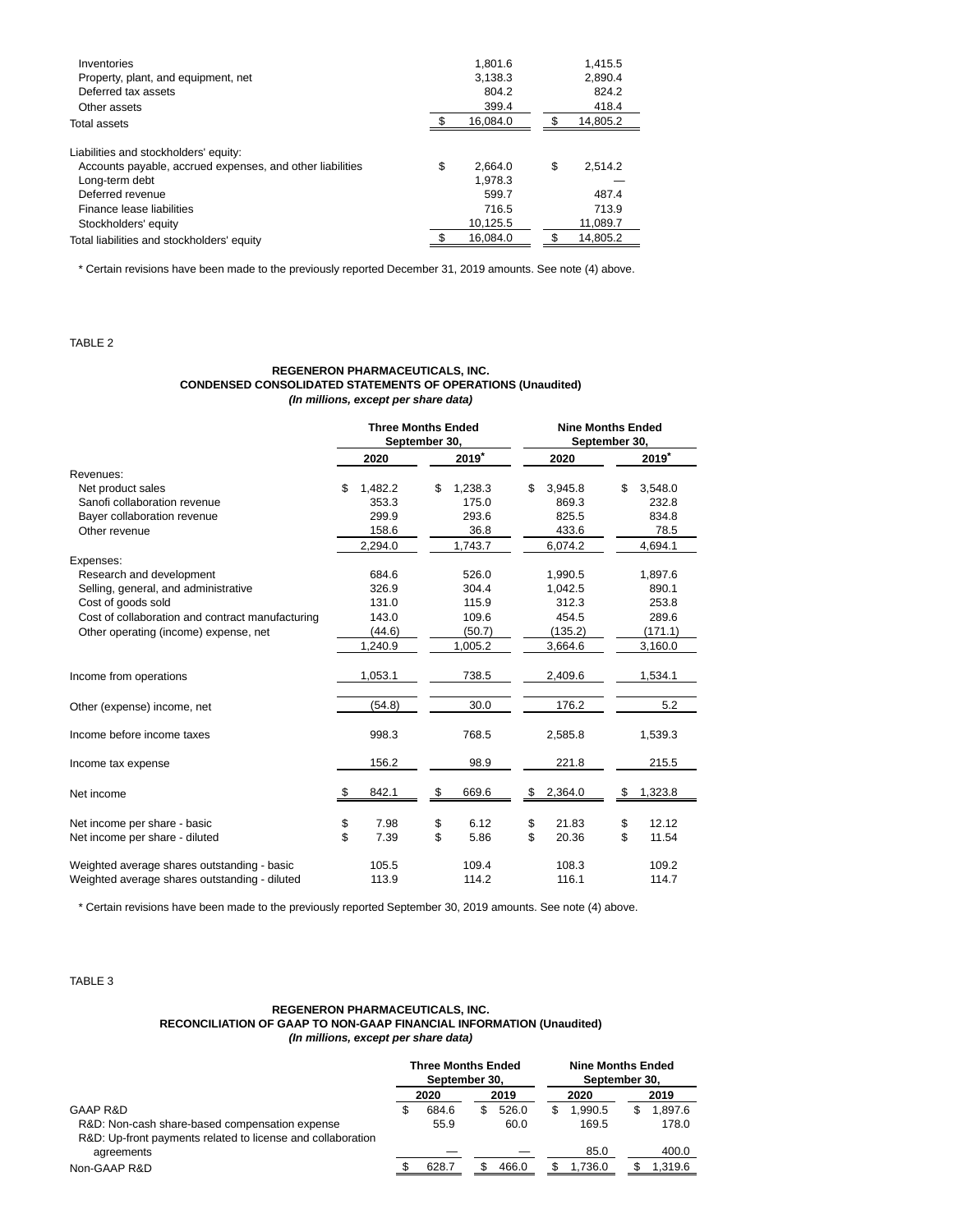| <b>GAAP SG&amp;A</b><br>SG&A: Non-cash share-based compensation expense<br>SG&A: Litigation contingencies and restructuring-related | \$<br>326.9<br>35.9 | 304.4<br>40.8 | \$<br>1.042.5<br>114.4 | 890.1<br>\$<br>122.3 |
|-------------------------------------------------------------------------------------------------------------------------------------|---------------------|---------------|------------------------|----------------------|
| expenses<br>Non-GAAP SG&A                                                                                                           | \$<br>291.0         | \$<br>263.6   | 28.9<br>\$<br>899.2    | 10.0<br>\$<br>757.8  |
|                                                                                                                                     |                     |               |                        |                      |
| <b>GAAP COGS</b>                                                                                                                    | \$                  | \$            | \$                     | \$                   |
|                                                                                                                                     | 131.0               | 115.9         | 312.3                  | 253.8                |
| COGS: Non-cash share-based compensation expense<br>COGS: Other                                                                      | 9.4                 | 16.3          | 26.6<br>0.9            | 30.5                 |
| Non-GAAP COGS                                                                                                                       | \$                  | \$            | \$                     | \$                   |
|                                                                                                                                     | 121.6               | 99.6          | 284.8                  | 223.3                |
| GAAP other income (expense), net                                                                                                    | \$                  | \$            | \$                     | \$                   |
|                                                                                                                                     | (54.8)              | 30.0          | 176.2                  | 5.2                  |
| Other income/expense: Losses (gains) on investments<br>Interest expense: Other                                                      | 37.2<br>11.2        | (3.4)         | (162.1)<br>12.7        | 70.7                 |
| Non-GAAP other income (expense), net                                                                                                | \$                  | \$            | \$                     | \$                   |
|                                                                                                                                     | (6.4)               | 26.6          | 26.8                   | 75.9                 |
| GAAP net income                                                                                                                     | \$                  | \$            | 2,364.0                | \$                   |
|                                                                                                                                     | 842.1               | 669.6         | S                      | 1,323.8              |
| Total of GAAP to non-GAAP reconciling items above                                                                                   | 149.6               | 113.7         | 275.9                  | 811.5                |
| Income tax effect of GAAP to non-GAAP reconciling items                                                                             | (30.5)              | (21.5)        | (53.7)                 | (165.8)              |
| Non-GAAP net income                                                                                                                 | \$                  | \$            | \$                     | \$                   |
|                                                                                                                                     | 961.2               | 761.8         | 2,586.2                | 1,969.5              |
| Non-GAAP net income per share - basic                                                                                               | \$                  | \$            | \$                     | \$                   |
|                                                                                                                                     | 9.11                | 6.96          | 23.88                  | 18.04                |
| Non-GAAP net income per share - diluted                                                                                             | \$                  | \$            | \$                     | \$                   |
|                                                                                                                                     | 8.36                | 6.67          | 22.01                  | 17.16                |
| Shares used in calculating:                                                                                                         |                     |               |                        |                      |
| Non-GAAP net income per share - basic                                                                                               | 105.5               | 109.4         | 108.3                  | 109.2                |
| Non-GAAP net income per share - diluted                                                                                             | 115.0               | 114.2         | 117.5                  | 114.8                |
| Effective tax rate reconciliation:                                                                                                  |                     |               |                        |                      |
| GAAP effective tax rate                                                                                                             | $\frac{0}{0}$       | $\%$          | $\frac{0}{0}$          | 14.0                 |
|                                                                                                                                     | 15.6                | 12.9          | 8.6                    | $\%$                 |
| Income tax effect of GAAP to non-GAAP reconciling items                                                                             | %                   | $\%$          | %                      | 2.2                  |
|                                                                                                                                     | 0.7                 | 0.7           | 1.0                    | %                    |
| Non-GAAP effective tax rate                                                                                                         | %                   | $\%$          | %                      | 16.2                 |
|                                                                                                                                     | 16.3                | 13.6          | 9.6                    | %                    |
| Free cash flow reconciliation:                                                                                                      |                     |               |                        |                      |
| Net cash (used in) provided by operating activities                                                                                 | (254.3)             | \$            | 1,387.1                | 1,642.6              |
|                                                                                                                                     | S                   | 557.3         | S                      | \$                   |
| Capital expenditures                                                                                                                | (153.2)             | (121.7)       | (453.2)                | (290.6)              |
| Free cash flow                                                                                                                      | (407.5)             | \$            | \$                     | \$                   |
|                                                                                                                                     | \$                  | 435.6         | 933.9                  | 1,352.0              |

TABLE 4

#### **REGENERON PHARMACEUTICALS, INC. COLLABORATION REVENUE (Unaudited) (In millions)**

|                                                                | <b>Three Months Ended</b><br>September 30, |       |    |          |     | <b>Nine Months Ended</b><br>September 30, |     |        |  |  |
|----------------------------------------------------------------|--------------------------------------------|-------|----|----------|-----|-------------------------------------------|-----|--------|--|--|
|                                                                |                                            | 2020  |    | $2019^*$ |     | 2020                                      |     | 2019   |  |  |
| Sanofi collaboration revenue:                                  |                                            |       |    |          |     |                                           |     |        |  |  |
| Antibody:                                                      |                                            |       |    |          |     |                                           |     |        |  |  |
| Regeneron's share of profits in connection with                |                                            |       |    |          |     |                                           |     |        |  |  |
| commercialization of antibodies                                | \$                                         | 212.8 | \$ | 94.2     | \$  | 555.6                                     | \$  | 105.2  |  |  |
| Sales-based milestone earned                                   |                                            | 50.0  |    |          |     | 50.0                                      |     |        |  |  |
| Reimbursement for manufacturing of commercial supplies         |                                            | 94.3  |    | 85.4     |     | 275.0                                     |     | 143.8  |  |  |
| Immuno-oncology:                                               |                                            |       |    |          |     |                                           |     |        |  |  |
| Regeneron's share of losses in connection with                 |                                            |       |    |          |     |                                           |     |        |  |  |
| commercialization of Libtayo outside the United States         |                                            | (4.7) |    | (4.6)    |     | (17.3)                                    |     | (16.2) |  |  |
| Reimbursement for manufacturing of commercial supplies         |                                            | 0.9   |    |          |     | 6.0                                       |     |        |  |  |
| Total Sanofi collaboration revenue                             |                                            | 353.3 | \$ | 175.0    | S   | 869.3                                     | S   | 232.8  |  |  |
| Bayer collaboration revenue:                                   |                                            |       |    |          |     |                                           |     |        |  |  |
| Regeneron's net profit in connection with commercialization of |                                            |       |    |          |     |                                           |     |        |  |  |
| <b>EYLEA outside the United States</b>                         | \$.                                        | 287.9 | \$ | 275.0    | \$. | 772.6                                     | \$. | 793.3  |  |  |
| Reimbursement for manufacturing of commercial supplies         |                                            | 12.0  |    | 18.6     |     | 52.9                                      |     | 41.5   |  |  |
| Total Bayer collaboration revenue                              |                                            | 299.9 | \$ | 293.6    | \$  | 825.5                                     | S   | 834.8  |  |  |

\* Certain revisions have been made to the previously reported September 30, 2019 amounts. See note (4) above.